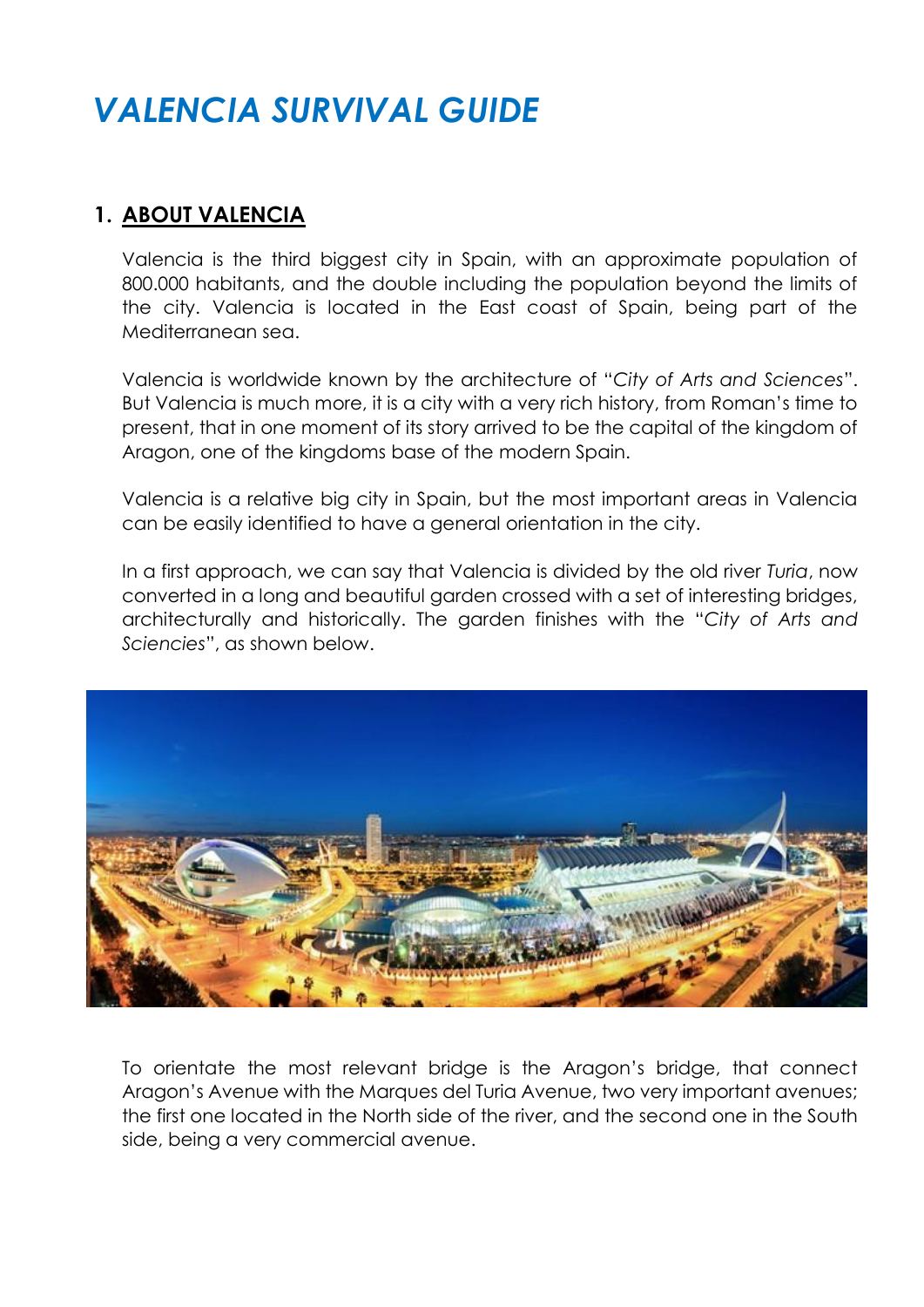The South side is the first expansion of the city (Eixample, Russafa, Extramurs and Patraix), and the old city. The old city is very relevant to do tourism, is the most beautiful and classic part of the city with places like North Station, Central Market and Longa, the City Hall Square, the Queen Square and the Virgin Square and the old doors of the city. To go shopping and drink something you can go to Colon Street and El Carmen respectively.



The North side includes Blasco Ibañez Avenue and the Universities Area, which is adapted to the students with lots of pubs and cheap restaurants. At the East, taking the Port's Avenue, we can arrive to the Malvarrosa's beach, with a lot of restaurants where we can eat a good… and expensive paella. The city is very flat and very good for bike riding. You can rent a bike from the Valenbisi public service, which depending on the time that you dispose can be a good or bad idea, because it is a little expensive to use it in short term. If you have time, it is a perfect way to enjoy and discover the city. Furthermore, Valencia has bus and metro service.

#### **2. TYPICAL SPANISH AND VALENCIAN FOOD**

The food in Spain has a huge variety, and this includes the regional food of Valencia. Spanish people have their meals later than other Europeans. This is the Spanish eating timetable: breakfast may be between 7:30 and 9:00; lunch is between 13:30 and 15.00; and dinner is within 21.00 and 22:30. Cuisine is an important key in the Spanish culture development. There are many typical dishes depending on the year periods and the region where you are. Some of the main dishes you can find around Spain are:

**Paella:** Although it is typical on the Valencian Mediterranean coast, you can have paella everywhere. The original Valencian Paella is mainly made of rice, chicken, rabbit and green and white beans. There are different variations of this receipt with seafood. The definitive fact about paella is the pan where it is cooked. It is a short and flat pan, and it is mandatory to cook in a wood fire or in a gas heater, which must cover all the pan.

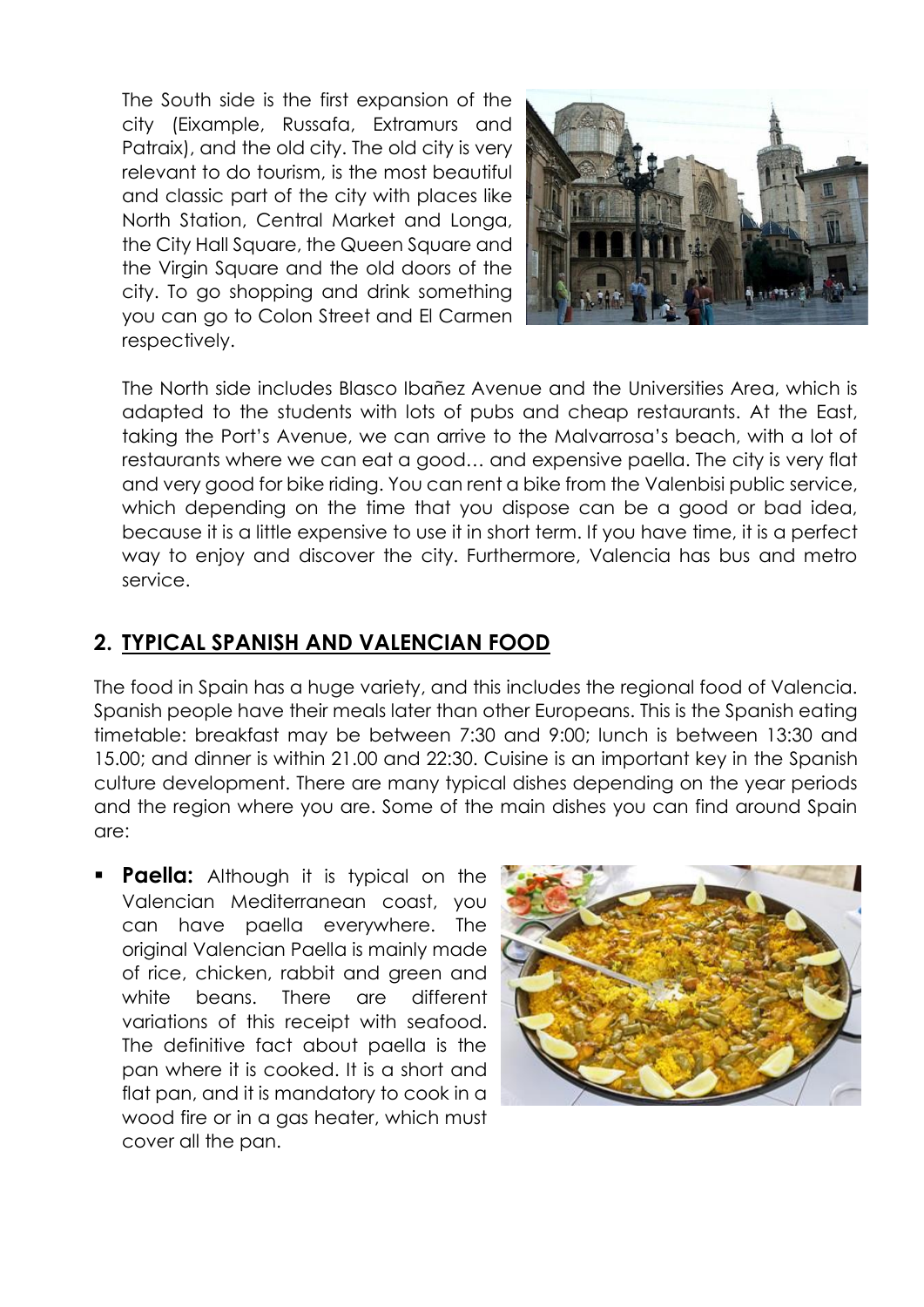- **Gazpacho:** It is the perfect food for summer. It is a soup made from tomatoes, pepper, cucumber, onion, garlic and olive oil. The most important thing is that it must be served cold! It is used as refreshment during the hot days in July and August.
- **Tortilla de patatas:** Maybe one of the most known and delicious Spanish dishes. It is an omelette made of potatoes, eggs and onion.
- **Jamón:** It is a kind of cured ham that we use to eat with bread. Any time is good to taste such delicious meat. It is one of the most appreciated meal for foreigners. A good piece can reach very high prices.
- **Tapas:** You cannot forget the tapas. These are little portions of food that you get for free in some bars when you order a beer. Before lunch or in the beginning of the night, people go out from bar to bar drinking and eating tapas.
- **Horchata:** The best cold drink you can have. It is also typical Valencian. It looks like milk, but it tastes much better.



And of course… **SANGRÍA**!!! It is a drink made with wine, lemonade and pieces of different fruits. In Valencia, also exists a typical drink called "**WATER OF VALENCIA**". It is made with gin, vodka, orange juice, champagne and orange juice.

# **3. MOVING AROUND VALENCIA**

Valencia is a city with almost one million inhabitants. Its location and geographical characteristics, together with its weather, make it comfortable to move around on foot or by bike. Besides, the city also counts on public transport services that make it easy to go to places.

# o **Metrovalencia**

Valencia counts on an underground service, including both tube and tram, which connects several points in the city and its nearby towns. You



can buy the tickets in almost every underground station; there are ticket machines: you need to select the type (single, return, daily, 10-bonus) and areas (A-B-C-D). It is important that you plan your journey in advance, so that you can check the schedule, the price zones, and other details in the service's webpage.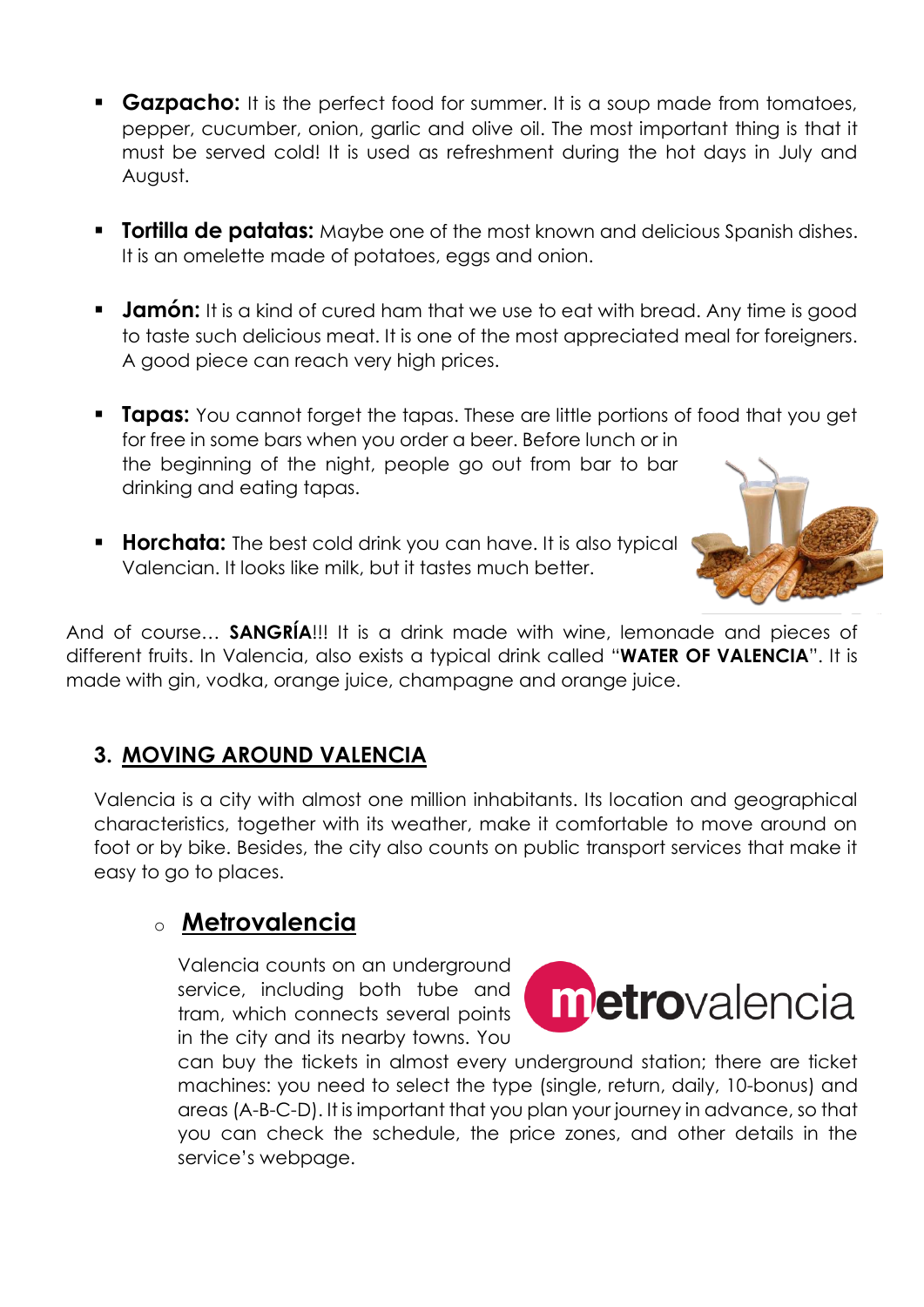Despite there are several means of transport in Valencia, the underground, which is called "Metro" in Spain, is the cheapest and fastest way to get to the meeting point. But be careful! Underground only works between 6:30 am and 23:30 pm. If you have to travel in the night (from 23:30 pm to 6:30 am), you can take a taxi with a cost between 6 and 7€ around the city; and 20€ to arrive to the airport.

#### Here you can check the Valencian Metro network:

[http://www.metrovalencia.es/descargas/pdf/PlanoRed\\_Metrovalencia\\_no](http://www.metrovalencia.es/descargas/pdf/PlanoRed_Metrovalencia_noviembre2016.pdf) [viembre2016.pdf](http://www.metrovalencia.es/descargas/pdf/PlanoRed_Metrovalencia_noviembre2016.pdf)

# o **EMT**

The *Empresa Municipal de Transports* (EMT) is a bus net that also vertebrates the city. Apart from buying single tickets on the bus, you can also buy bonus of all kinds in corner stores and other establishments.



You can learn about the prices at the service's webpage: <http://www.emtvalencia.es/ciudadano/index.php?lang=en>

# o **Valenbisi**

The city counts on a bicycle service that lends its bikes up to half an hour for free (after the payment of a weekly fee of 13,30€ or an annual fee of 25€ and the acquisition of a card). Valenbisi net spreads



throughout several points in the city. Also, there are numberless kilometres of bike lane. For more information, have a look at the service's webpage: <http://www.valenbisi.com/>

## **4. CLUBS-WHERE TO PARTY?**

Valencia is a big city which offers a lot of options to party. You can find all kind of clubs/pubs with different type of music. Here a selection of the most famous clubs of the city is presented:

- $\checkmark$  **Mya** : Right next to the famous City of Arts & Sciences, Mya offers three different music rooms that varies from EDM to pachanga and hip-hop. (Address: Avinguda de l' Autopista del Saler, 5, 46013 València)
- $\checkmark$  **La3** : One of the most famous electronic club. It is perfect for those who want to run away from mainstream parties and try something different. (Address: Carrer del Pare Porta, 3, 46024 València)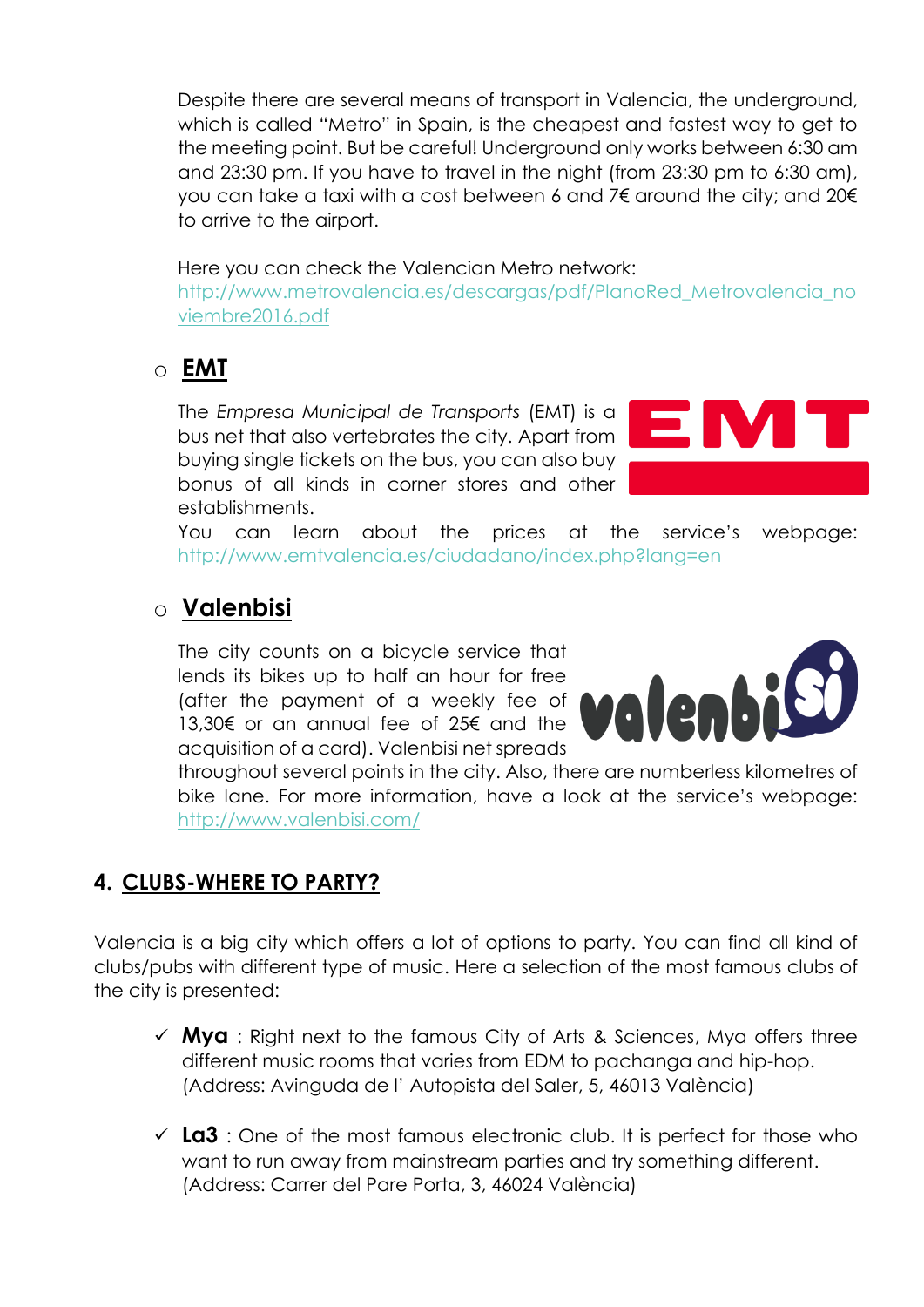- **★ Agenda Club** : Within the two rooms of Agenda Club you can listen to Disco, Funk, Hip-Hop, House and the best electronic music in town**.** (Address: Av. de Blasco Ibáñez, 111, 46022 València)
- **Rumbo 144** : Located in the university area of Blasco Ibanez, Rumbo offers the best Hip-Hop & RnB in town. (Address: Av. de Blasco Ibáñez, 144, 46022 València)
- **Le Premier** : You can enjoy EDM, pachanga, hits and electronic music right next to the city center. (Address: Carrer d'Eduard Boscà, 27, 46023 València)
- **Indiana** : Located in the heart of the city of Valencia, Indiana offers crazy nights of fun and dance moves. (Address: Carrer de Sant Vicent Màrtir, 95, 46004 València)
- **Nylon** : The club offers two different styles of music: pop rhythms and indie on one side, deep house, house, electronic and UK Garage on the other side.

(Address: Gran Via de les Germanies, 31, 46006 València)

## **5. CURRENCY AND PRICES**

Since 2002, Spain is using the Euro. For those who are not familiar with it:

- Bank notes fractions are: 500, 200, 100, 50, 20, 10 and 5 €
- Coin fractions are: 2, 1, 0.50, 0.20, 0.10, 0.05, 0.02, 0.01€

If your need to exchange money, you can do it specially in the touristic areas or in a bank. You can also bring your credit card and get € in the ATM. There are a lot of ATM machines in the streets. You can use the most common cards: VISA, MasterCard, etc.

Next table shows some average prices:

| Coffe                  | 0,60 - 1,20 €     | Ice-cream                  | $-4 \in$     |
|------------------------|-------------------|----------------------------|--------------|
| Beer (0,33 L)          | $1 - 3 \in$       | Cigarettes (20 units pack) | 4,50 €       |
| <b>Bread</b>           | $0.50 - 1 \in$    | Disco entrance             | $5 - 12 \in$ |
| Mineral Water (0,50 L) | $0.75 - 1.50 \in$ | Drink in a disco           | $4 - 9 \in$  |
| unch                   | $6 - 12 \in$      | Shot in a disco            | $-4 \in$     |